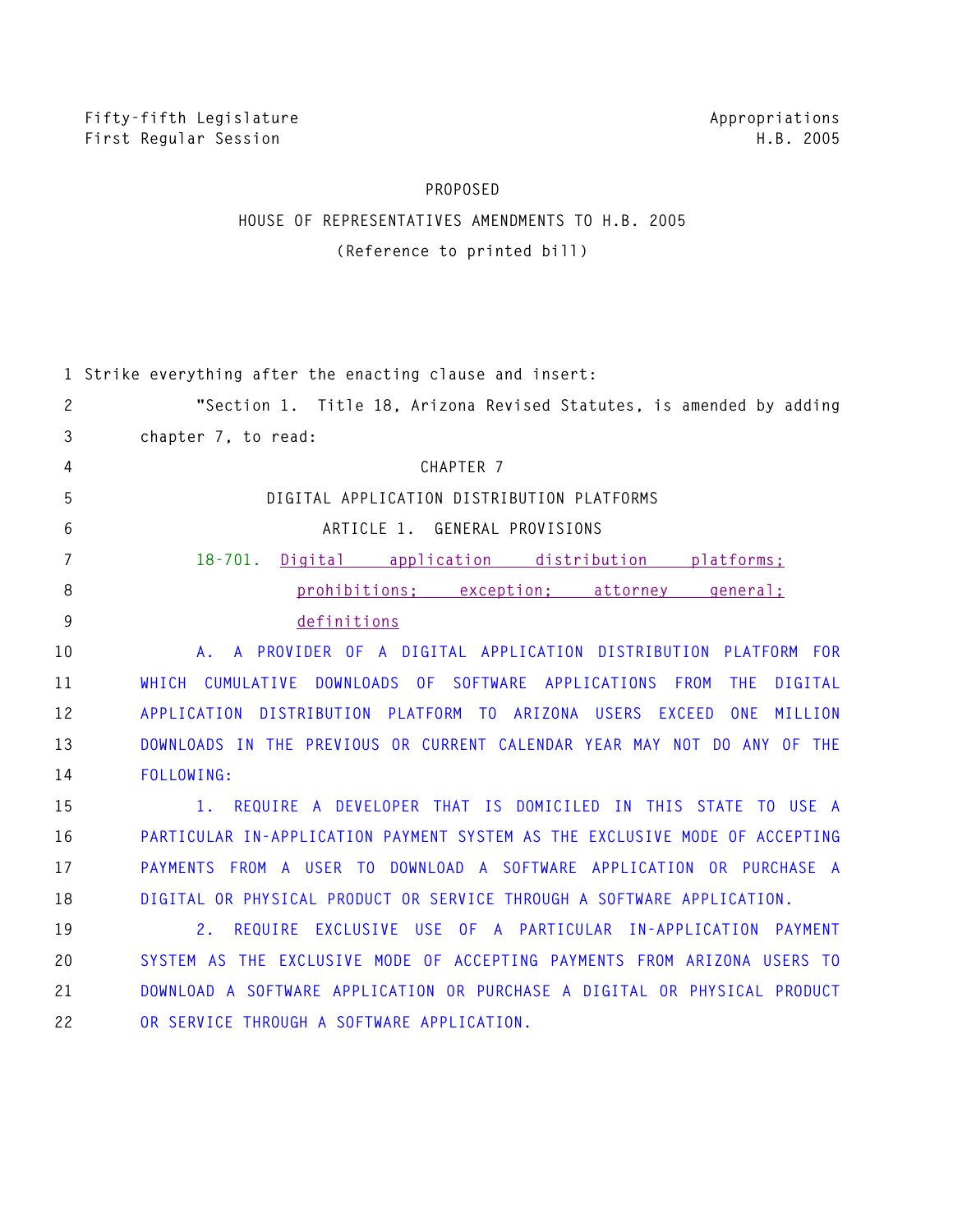**1 3. RETALIATE AGAINST A DEVELOPER THAT IS DOMICILED IN THIS STATE OR 2 AN ARIZONA USER FOR USING AN IN-APPLICATION PAYMENT SYSTEM OR DIGITAL 3 APPLICATION DISTRIBUTION PLATFORM THAT IS NOT OWNED BY, OPERATED BY OR 4 AFFILIATED WITH THE PROVIDER OR RETALIATE AGAINST A DEVELOPER FOR THAT USE 5 TO DISTRIBUTE APPLICATIONS TO OR ACCEPT PAYMENTS FROM ARIZONA USERS.** 

**6 B. AN AGREEMENT THAT VIOLATES THIS SECTION IS UNENFORCEABLE AND IS 7 DEEMED A VIOLATION OF THIS SECTION.** 

**8 C. THIS SECTION DOES NOT APPLY WITH RESPECT TO SPECIAL-PURPOSE 9 DIGITAL APPLICATION DISTRIBUTION PLATFORMS.** 

**10 D. THE ATTORNEY GENERAL SHALL RECEIVE COMPLAINTS AND INVESTIGATE 11 VIOLATIONS OF THIS SECTION AND MAY BRING AN ACTION IN ANY COURT OF 12 COMPETENT JURISDICTION TO OBTAIN LEGAL OR EQUITABLE RELIEF ON BEHALF OF A 13 PERSON AGGRIEVED BY THE VIOLATION.** 

**14 E. FOR THE PURPOSES OF THIS SECTION:** 

**15 1. "ARIZONA USER" MEANS A USER WHOSE MOST RECENT ADDRESS SHOWN IN 16 THE RECORDS OF A PROVIDER IS LOCATED WITHIN THIS STATE.** 

**17 2. "DEVELOPER" MEANS A CREATOR OF SOFTWARE APPLICATIONS THAT ARE 18 MADE AVAILABLE FOR DOWNLOAD BY USERS THROUGH A DIGITAL APPLICATION 19 DISTRIBUTION PLATFORM OR OTHER DIGITAL DISTRIBUTION PLATFORM.** 

**20 3. "DIGITAL APPLICATION DISTRIBUTION PLATFORM":** 

**21 (a) MEANS A DIGITAL DISTRIBUTION PLATFORM FOR APPLICATIONS AND 22 SERVICES THAT ARE PROVIDED TO USERS ON GENERAL-PURPOSE HARDWARE, INCLUDING 23 MOBILE PHONES, SMARTPHONES, TABLETS, PERSONAL COMPUTERS AND OTHER 24 GENERAL-PURPOSE DEVICES THAT ARE CONNECTED TO THE INTERNET.** 

**25 (b) INCLUDES A DIGITAL DISTRIBUTION PLATFORM THAT IS PROVIDED OR 26 USED FOR ONLY CERTAIN TYPES OF DEVICES, SUCH AS CERTAIN GRADES OF COMPUTING 27 DEVICE, DEVICES THAT ARE MADE BY ONLY A PARTICULAR MANUFACTURER OR DEVICES 28 THAT RUN A PARTICULAR OPERATING SYSTEM.** 

**29 4. "DOMICILED IN THIS STATE" MEANS A PERSON THAT CONDUCTS IN THIS 30 STATE THE SUBSTANTIAL PORTION OF WORK TO CREATE OR TO MAINTAIN DIGITAL 31 APPLICATIONS.** 

**-2-**